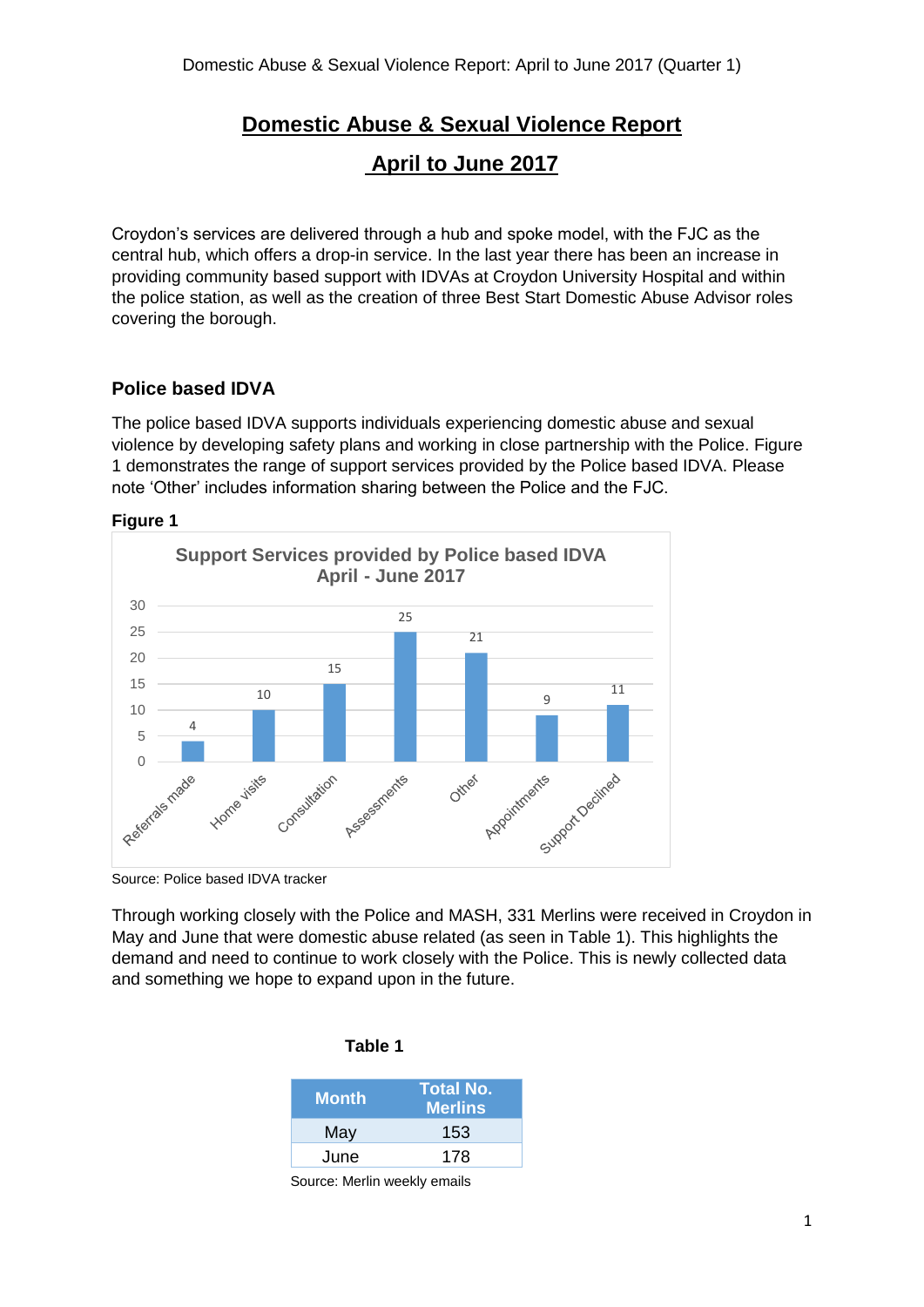## **Best Start IDVAs**

Figure 2 demonstrates that the three Best Start IDVAs' work centres around completing assessments and case consultations; supporting professionals within the community to create an holistic approach in supporting individuals and families.

### **Figure 2**



#### **A map showing the three Best Start planning areas**

(PA1 is blue, PA2 is green & PA3 is pink)

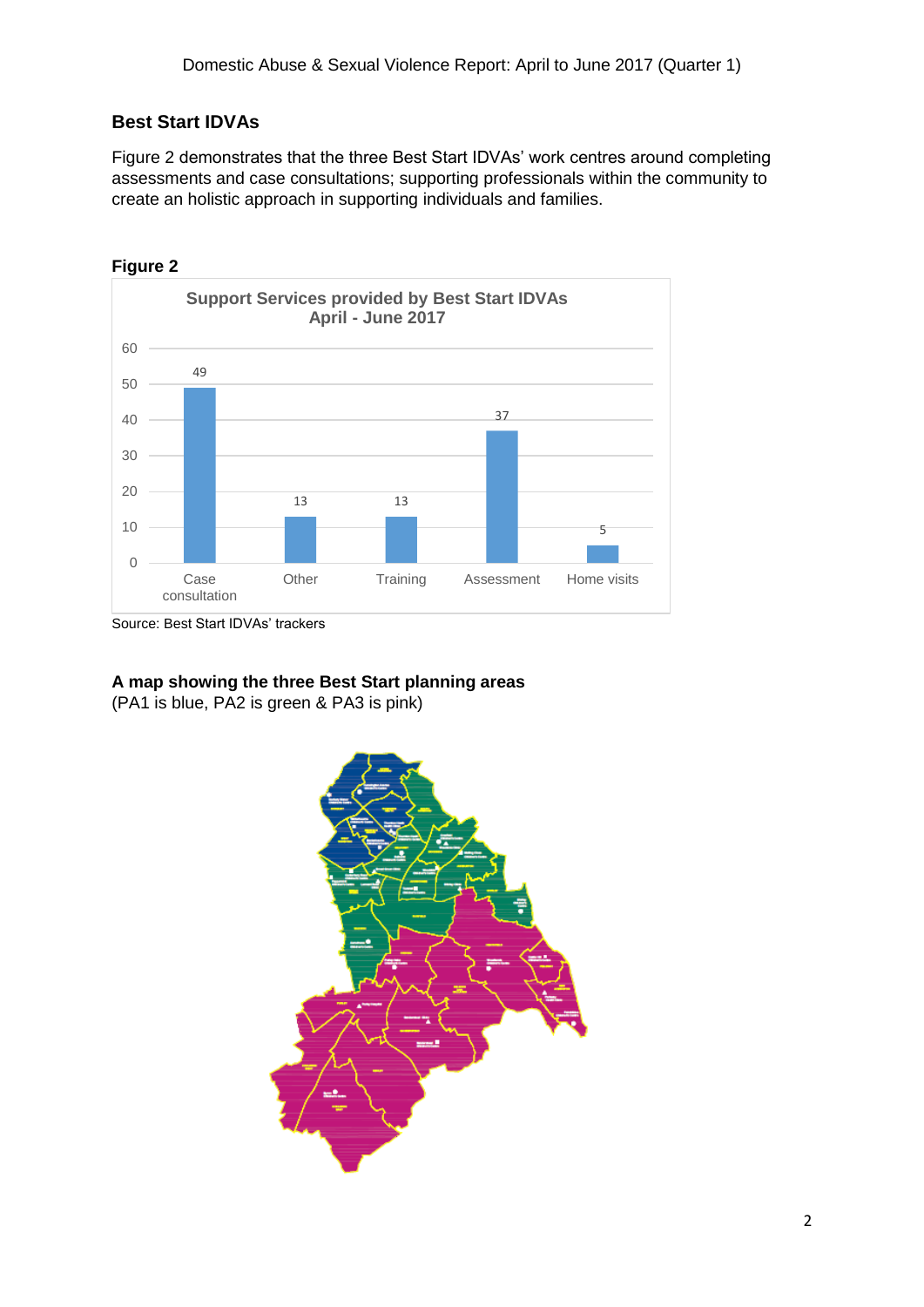All community aspects of the service have been greatly supported by the Communications team, through press releases, social media, bulletins and posters.

### **MASH based IDVA**

We piloted placing an IDVA in our MASH team over a three month period. The strength of this approach has been acknowledged and as such we have had an uplift in our establishment, to facilitate this post permanently.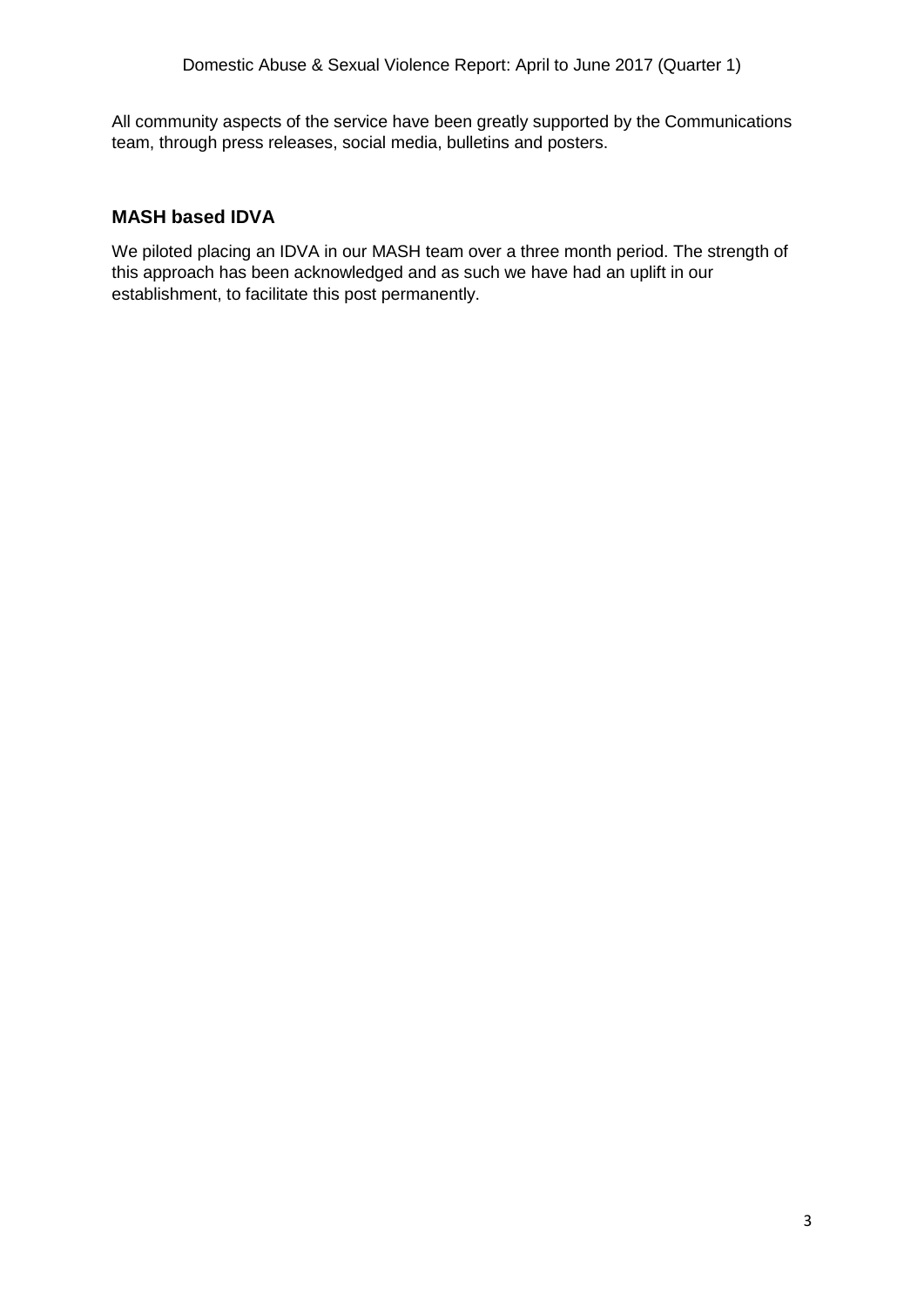# **Family Justice Centre (FJC) Data**

During April, May and June there were 745 visitors to the FJC. The FJC opened four days a week in April and May and only three days a week in June due to staffing. Based on these opening hours, the FJC has seen on average 16 people a day. This is an increase on last year's average of 12 visitors to the FJC a day.

124 contacts were made with individuals during the first three months of 2017/18 financial year that did not result in an assessment. This means that a conversation took place with a client and potentially other professionals to establish the client's situation and the best form of support, and it was established that other support could be provided to the client outside of the FJC.

424 referrals were made to the FJC during the first quarter of the financial year, as seen in Figure 3 the number of referrals received increased throughout the quarter.



**Figure 3**

Source: EHM Report

27 of those referred to the FJC during the first quarter had no recourse to public funds. Through working with Bromley and Croydon's women's Aid an NRPF IDVA will be based at the FJC for 12 months from August 2017 to work directly with these clients.

Of the 424 referrals, 79% were from agencies directly referring or signposting. The remaining 21% self-referred meaning they found the service online or via physical advertising and presented themselves to the FJC on their own accord.

Some of the self-referrals can be attributed to the work that the Communications team has undertaken, promoting the service across the borough.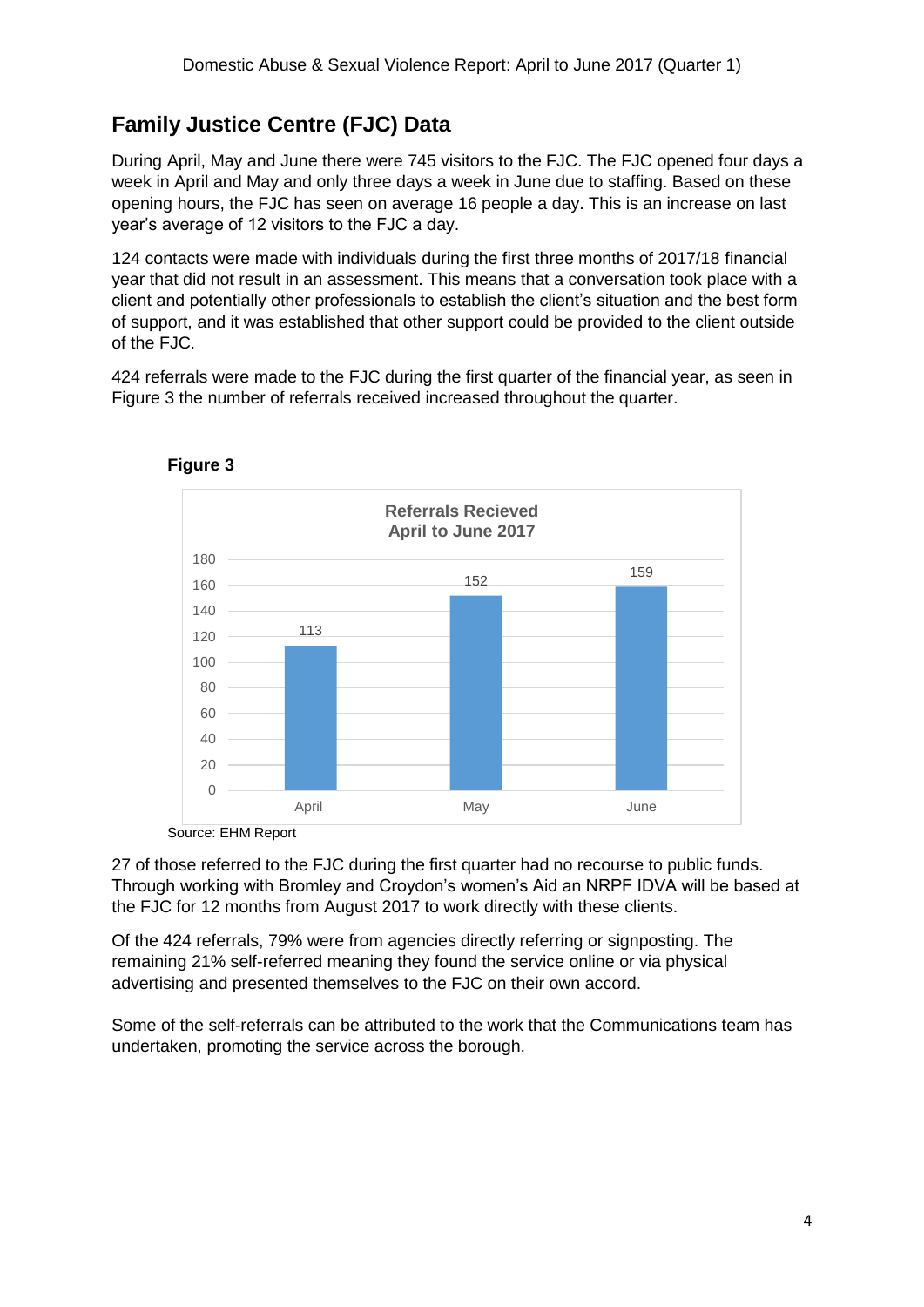| Table 2                 |       |  |
|-------------------------|-------|--|
| <b>Type of Referral</b> | Total |  |
| direct referrals        | 179   |  |
| Signposting             | 157   |  |
| Self-referral           | 88    |  |
| Source: EHM report      |       |  |

The 179 direct referrals to the FJC (made by another organisation or agency) have been broken down by referral agency in figure 4 with the police referring the most during the first quarter. In the coming quarters it can be anticipated that the number of direct referrals from Health and Education will increase, with targets to ensure 100% of GP practices and Schools identify DASV leads, supported by a marketing campaign focusing on pharmacies and GPs. This includes the communications team designing a poster in the top five most spoken languages in Croydon.





Source: EHM report

From the 424 referrals, 256 resulted in assessments being completed by IDVAs at the FJC and community based advisors in the first quarter of 2017-2018, with a 12% increase in assessments each month, as seen in figure 5. 212 of these were new clients, with 43 (17%) having been assessed by the FJC previously.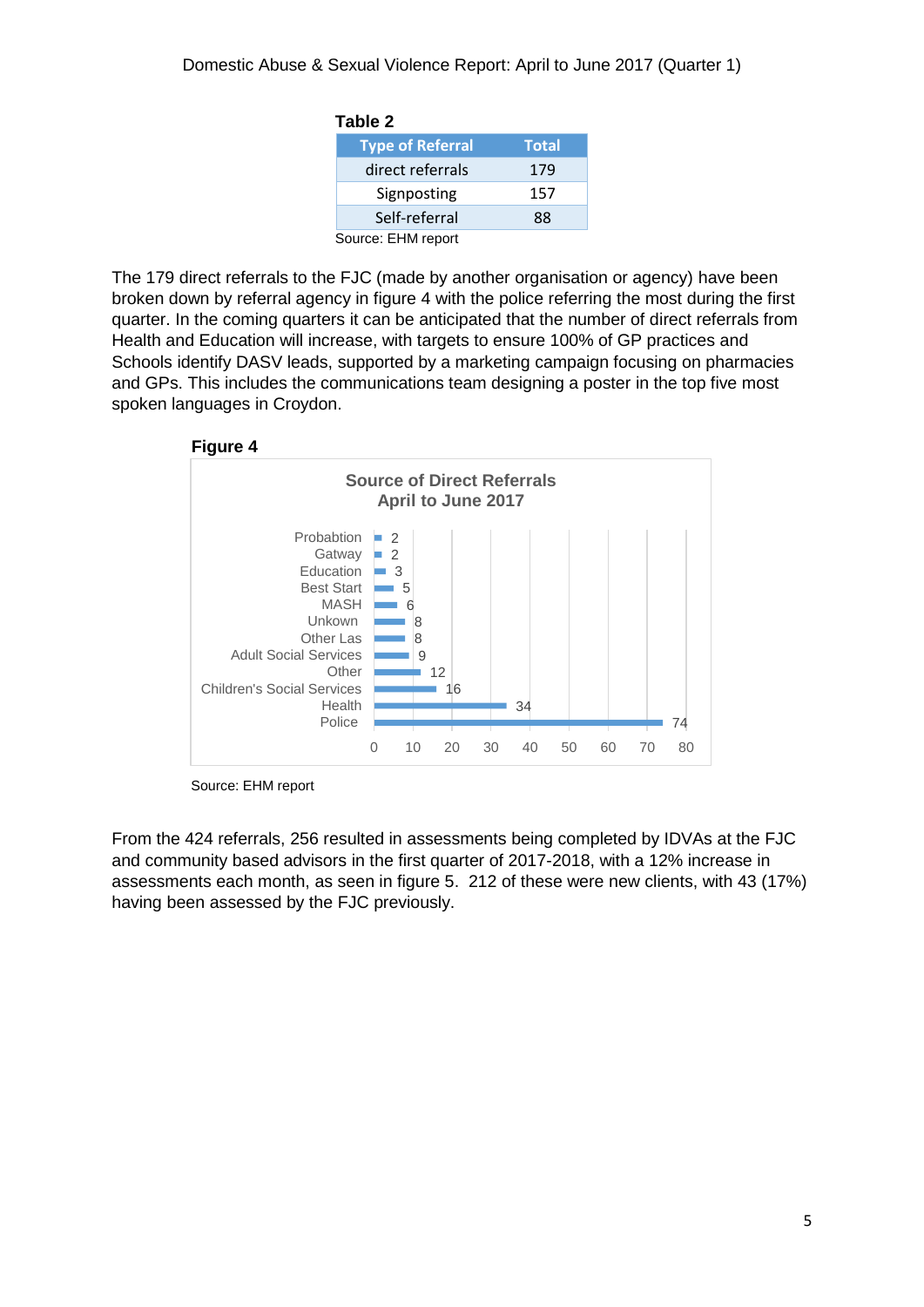#### Domestic Abuse & Sexual Violence Report: April to June 2017 (Quarter 1)



Source: EHM report

Figure 6 shows the breakdown of clients assessed in April to June 2017 by ward, with Thornton Heath and West Thornton, in the north of the borough, have the highest number of clients, whilst Sanderstead and Coulsdon West in the South of the borough had the least number. This reflects a trend of the last two years, in that more domestic violence incidents are reported in the north of the borough compared to the south.





Source: EHM extract

Figure 6 is representative of the following heat map, which shows the location of violent incidents and other non-violent allegations of domestic violence that have occurred across the borough.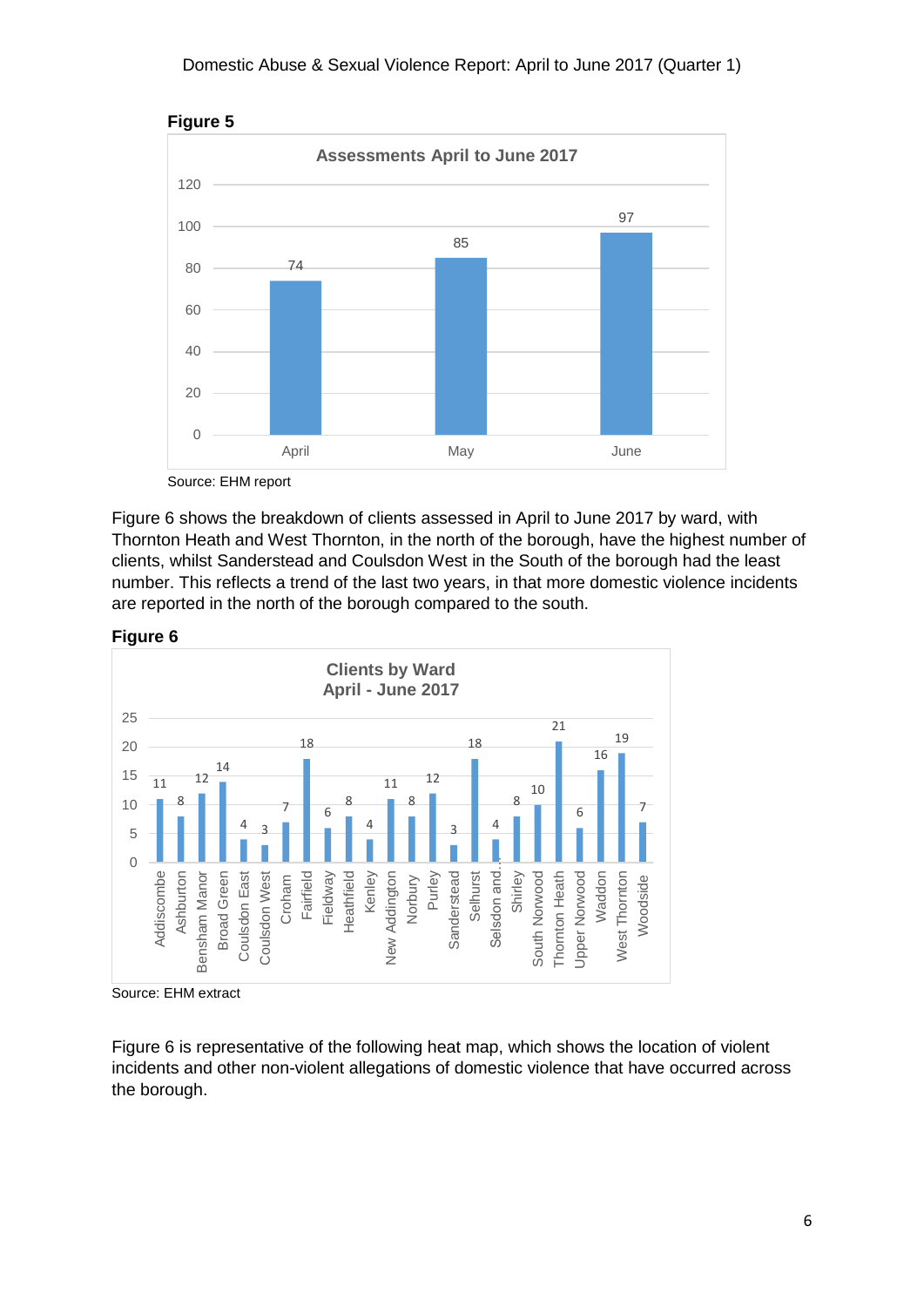

The following four figures (7, 8, 9 &10) analyse the demographics of the 256 assessed clients in April to June 2017. As seen in Figure 7, the majority of victims are aged between 21-30 and 31-40. This follows trends over the last few years.



**Figure 7**

Figure 8 shows that 93% of clients who accessed the FJC within the first quarter of the year were female. Whilst the FJC will support male and female victims, figure 8 clearly highlights the gendered nature of domestic abuse and sexual violence.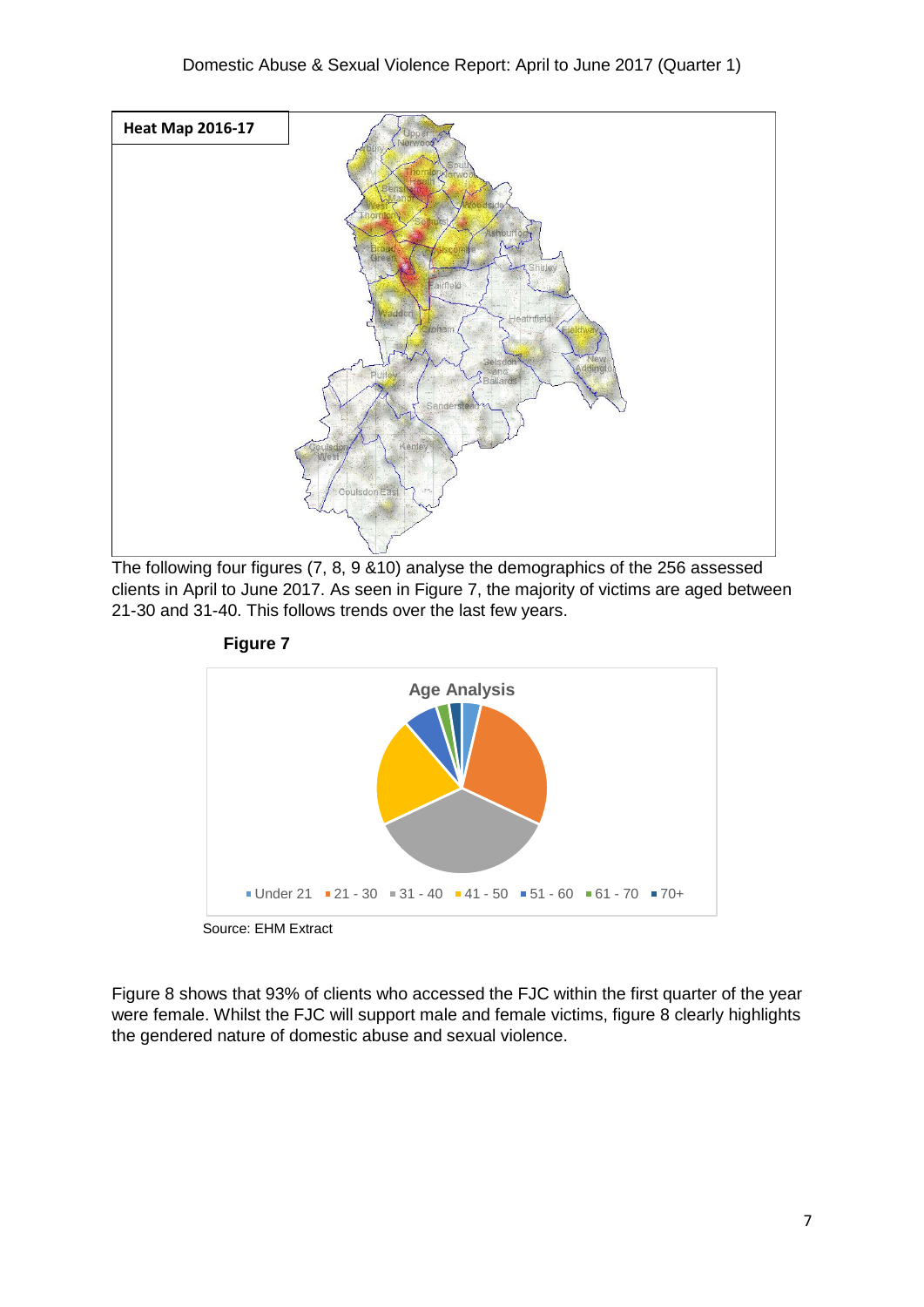

Source: EHM extract

Figure 9 shows the breakdown of clients by ethnicity.



**Figure 9**

Source: EHM extract

Table 3 shows that the 92% of clients seen by the FJC quarter 1 were heterosexual, meaning that the LGBT community is hugely under represented. The DASV strategy for Croydon 2018-2021 identifies the need to work more closely with the LGBT community and will hopefully be achieved through the service remodelling.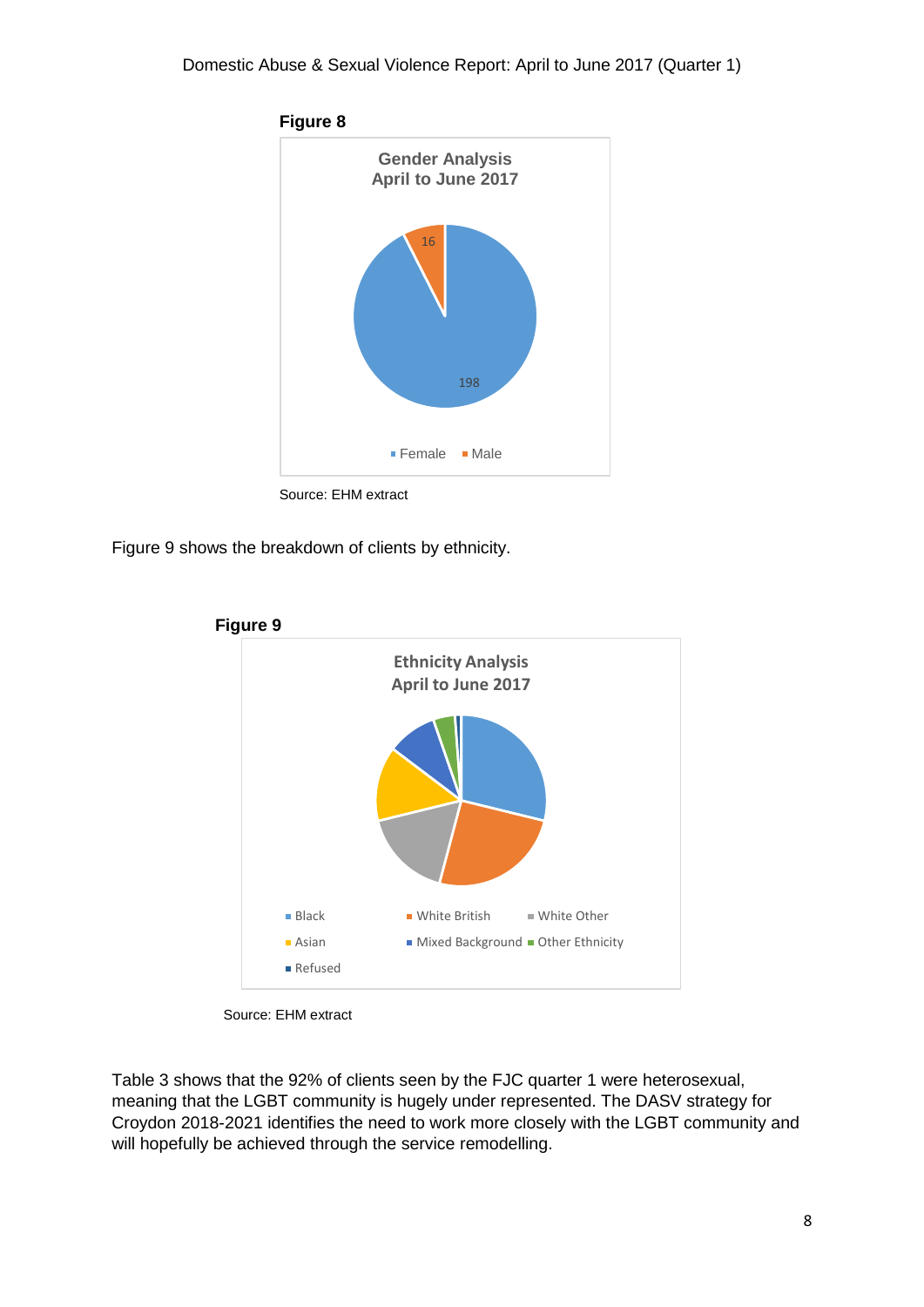| ۱<br>יי<br>ı٠ |  |
|---------------|--|
|---------------|--|

| <b>Sexual Orientation</b> | Total |
|---------------------------|-------|
| Heterosexual              | 237   |
| <b>Bisexual</b>           |       |
| Homosexual                |       |

Source: EHM Extract

Additionally, 2 clients described themselves as disabled whilst 6% identified that they abused substances or alcohol.

The following graph demonstrates the different types of abuse that have been reported by clients during the first three months of this financial year, with emotional and psychological abuse being the most common. From this graph, on average each victim has experienced at least three different types of abuse. This is common for domestic abuse cases as abusers behave in ways that include more than one type of domestic violence and the boundaries between some of these behaviours are often blurred. The figure will be lower than the real abuse levels due to such data being based on self-reporting.



Source: EHM Extract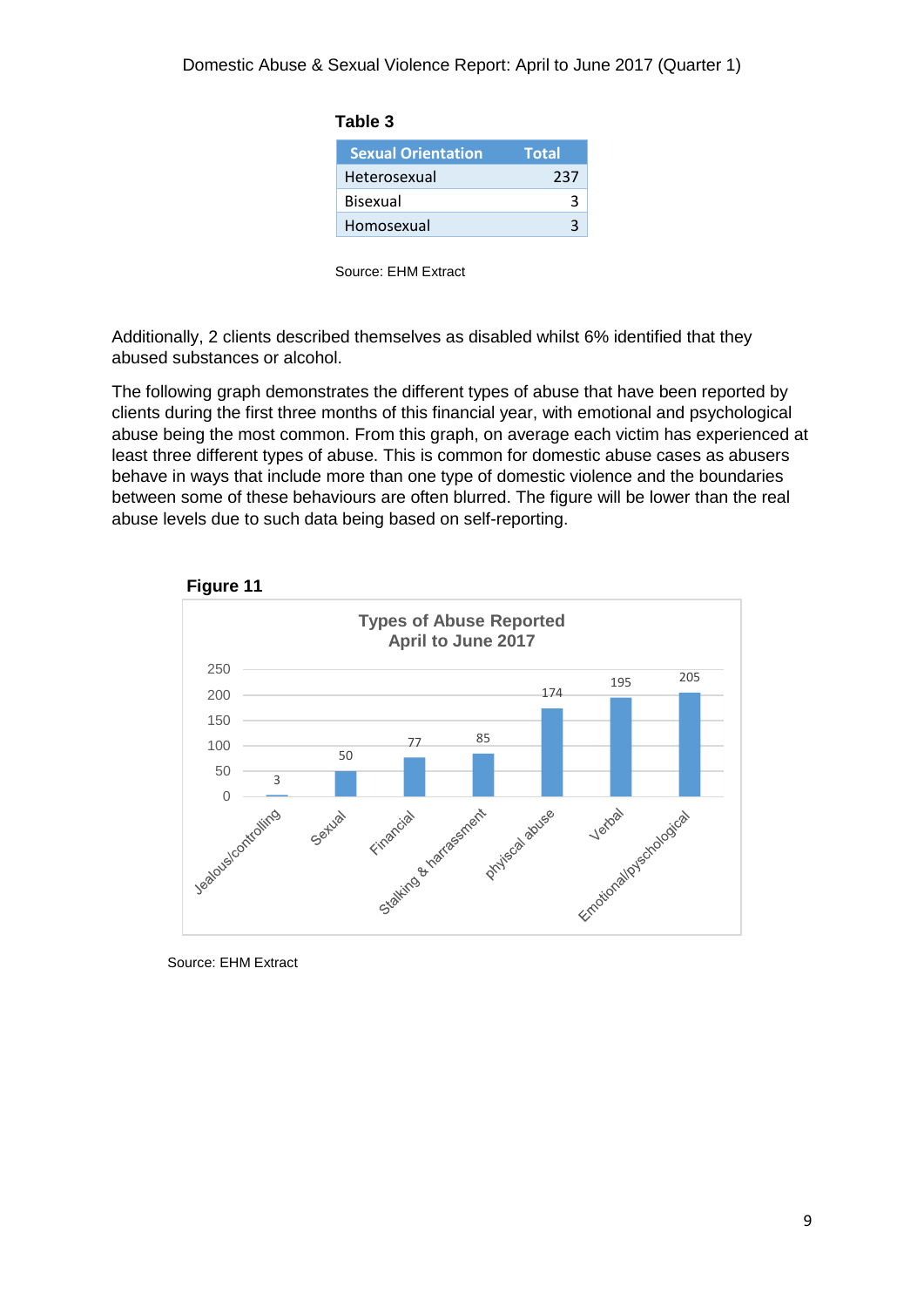# **Multi-Agency Risk Assessment Conference (MARAC)**

Upon completion of the Safer Lives DASH Risk Identification Checklist (RIC), cases are deemed high risk if scoring 14 and above or if due to professional judgement risk factors presented are considerable regardless of the score, this could include a high number of police call outs. These cases are referred to the Croydon MARAC which is held fortnightly. They are then allocated to an Independent Domestic Violence Advocate (IDVA) to work with the victim to reduce or eliminate the risk of abuse.

During the first three months of 2017/18 there were 146 referrals to MARAC. As seen in Figure 12 25% of these were repeat referrals. For the same period in 2016, only 16% were repeat referrals.





Source: MARAC tracker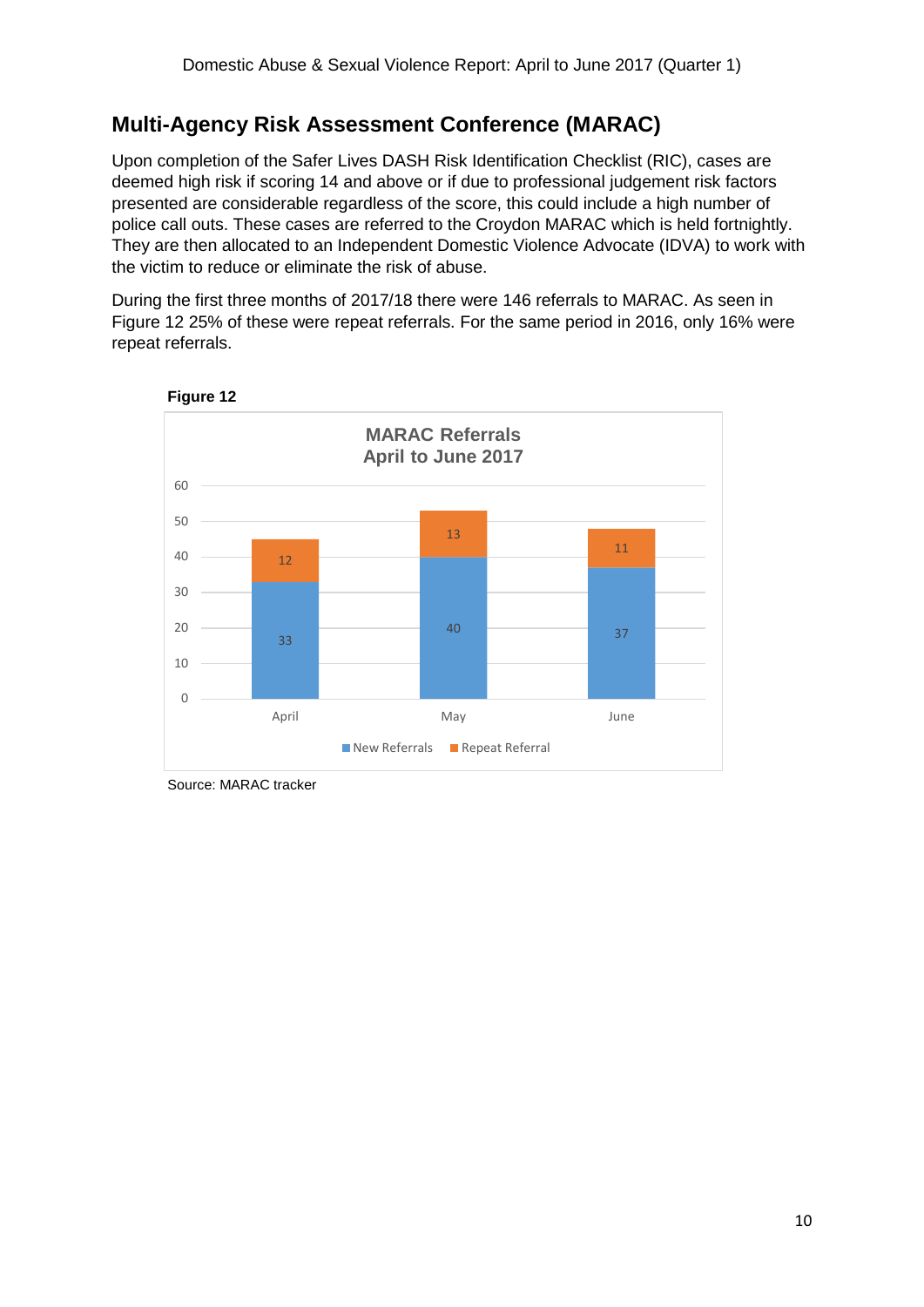Figure 12 shows the breakdown of referrers to the MARAC during April to June 2017. As expected the majority of referrals are from the FJC. However, these would not have all been self-referrals originally. Many of these would have been referred to the FJC from other agencies originally. Following an assessment completed by the FJC, they have been referred to MARAC. This subset of data is shown in Figure 13.



Source: MARAC tracker





Source: MARAC Tracker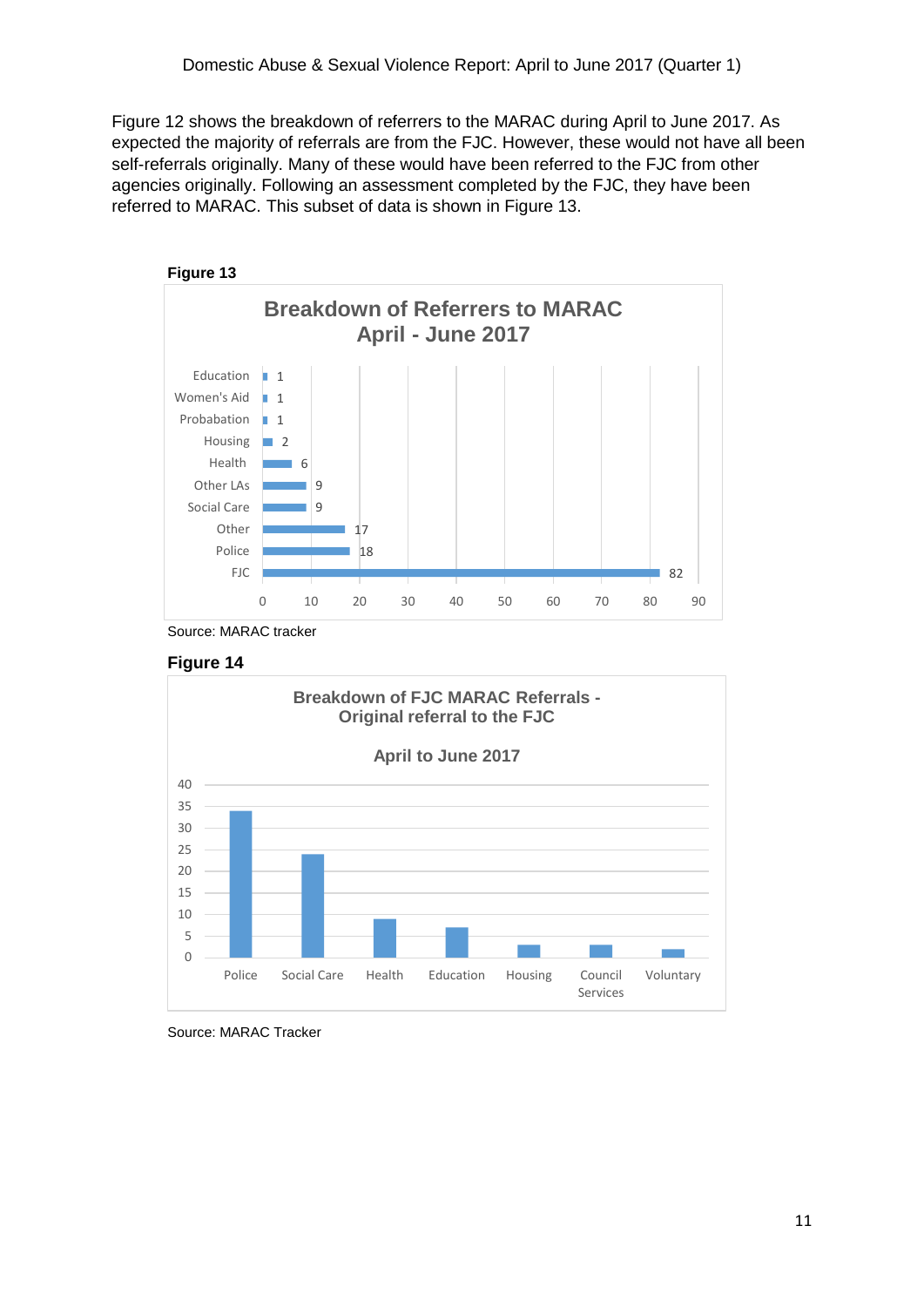#### **MARAC Referrals with Children**

69.3% of MARAC referrals received in first three months of 2017/18 have children. This is slightly higher than the same period last year, in which 65% of referrals received had children.

| Table 3      |                                          |
|--------------|------------------------------------------|
| <b>Month</b> | <b>Referrals with</b><br><b>Children</b> |
| April        | 60.0%                                    |
| May          | 77.0%                                    |
| June         | 71.0%                                    |



Source: MARAC tracker

The biggest proporotion of victims and perpetraots referred to MARAC are within the 21-30 and 31 – 40 age categories.





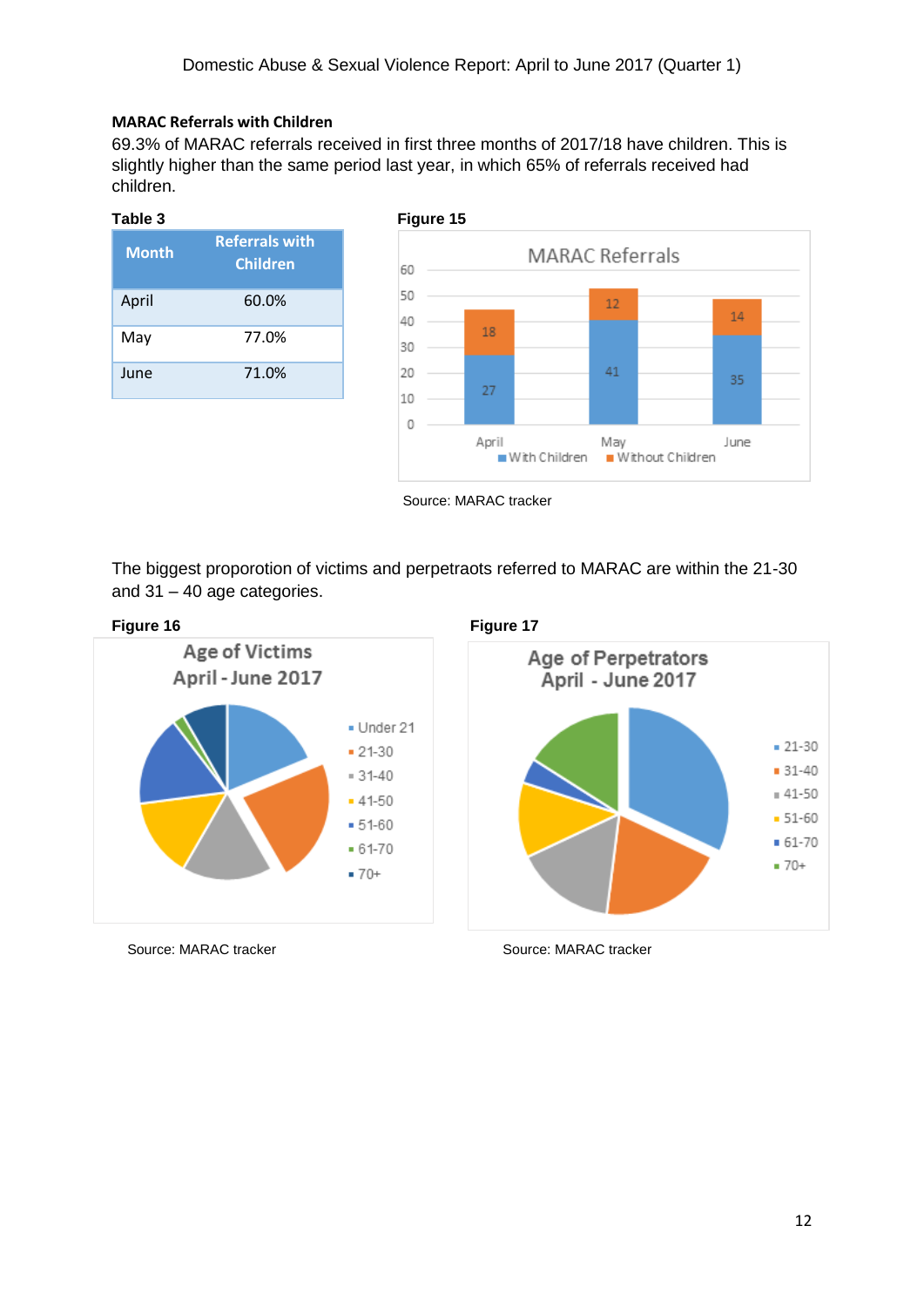The reason for 83% of MARAC referrals between April and June 2017 was due to partner or ex-partner abuse. The remaining referrals were due to familial abuse.



**Figure 18**

There are a variety of agencies that are represented at the MARAC, including our partners and other specialist agencies from the voluntary and community sector. MARAC is held fortnightly and a total of 6 meetings were held over the last quarter.



Source: MARAC tracker

Source: MARAC tracker